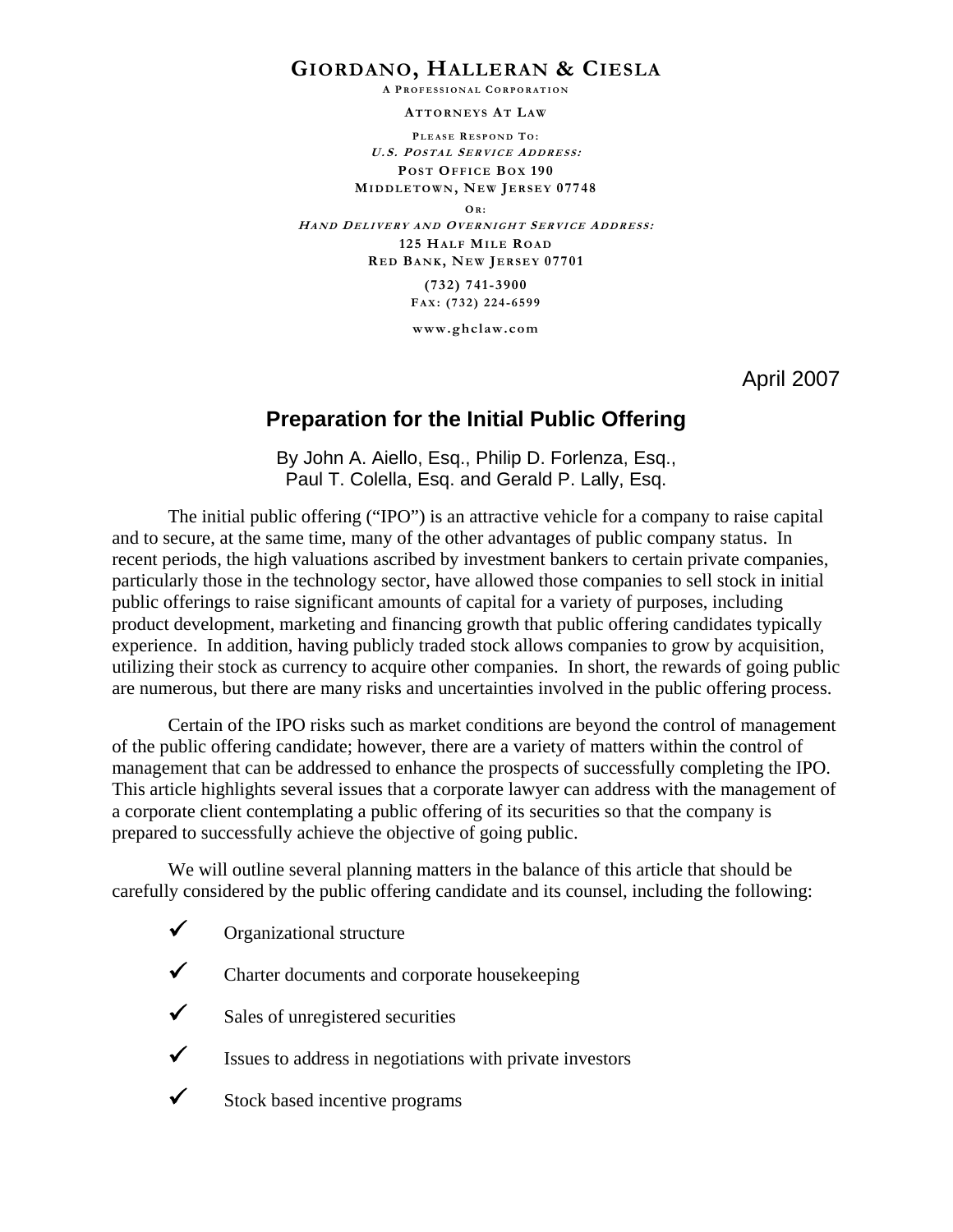# $\checkmark$  Financial and accounting issues

### *Organizational Structure*

 One of the initial steps in counseling a client contemplating a public offering of securities is to determine the form of legal entity that will be offering its securities to the public. Most of the commonly used forms of legal entities for start-up businesses, such as limited liability companies and S-corporations, are generally not suitable to take public. Although limited liability companies and S-corporations provide certain tax advantages to their owners, the passthrough treatment of tax items arising from the operation of these entities and the limitations in the capital structure and ownership of an S-corporation make such forms ineffective for public offerings.

 The preferred form of legal entity for a public offering is a C-corporation. Counsel representing a limited liability company, S-corporation or partnership that is contemplating a public offering of securities must consider the conversion or merger of the entity into a Ccorporation. Prior to any conversion or merger into a suitable public vehicle, the client will need to consult with its tax advisors with respect to the tax consequences (including the treatment of the legal entity's net operating losses, if any) of any such conversion or merger. Further, if the client expects to go public within a few years, it may make sense for the legal entity to be in a form suitable for a public offering from inception in order to avoid the conversion/merger issue.

 When forming a legal entity with the expectation that it will be utilized as a vehicle for a public offering, or converting or merging an existing legal entity into another form of business organization, such as a C-corporation, in anticipation of a public offering of that entity's securities, the jurisdiction of organization for the legal entity should be considered. For example, if the public vehicle is a C-corporation, counsel should be aware that the laws of certain jurisdictions are more favorable to corporations, either because the tax laws present certain advantages or the corporate laws have been designed to provide flexibility in the organization and operation of a corporation. Moreover, the corporate laws of certain states are easier to understand and apply because they have been interpreted and developed through case law and other commentary.

 In reviewing whether the corporate law of a jurisdiction is favorable for a public company, counsel should focus on whether such jurisdiction has adopted "anti-takeover" statutes. Generally, "anti-takeover" statutes, such as the New Jersey Shareholders Protection Act, are purportedly enacted to protect a publicly traded corporation's shareholders, employees and customers and the communities whose residents may be dependent on the corporation from undesirable takeovers. However, "anti-takeover" provisions may not always be in the best interests of the shareholders of a corporation and may present certain obstacles to mergers and acquisitions which management may want to undertake in the future.

> GIORDANO, HALLERAN & CIESLA A PROFESSIONAL CORPORATION ATTORNEYS AT LAW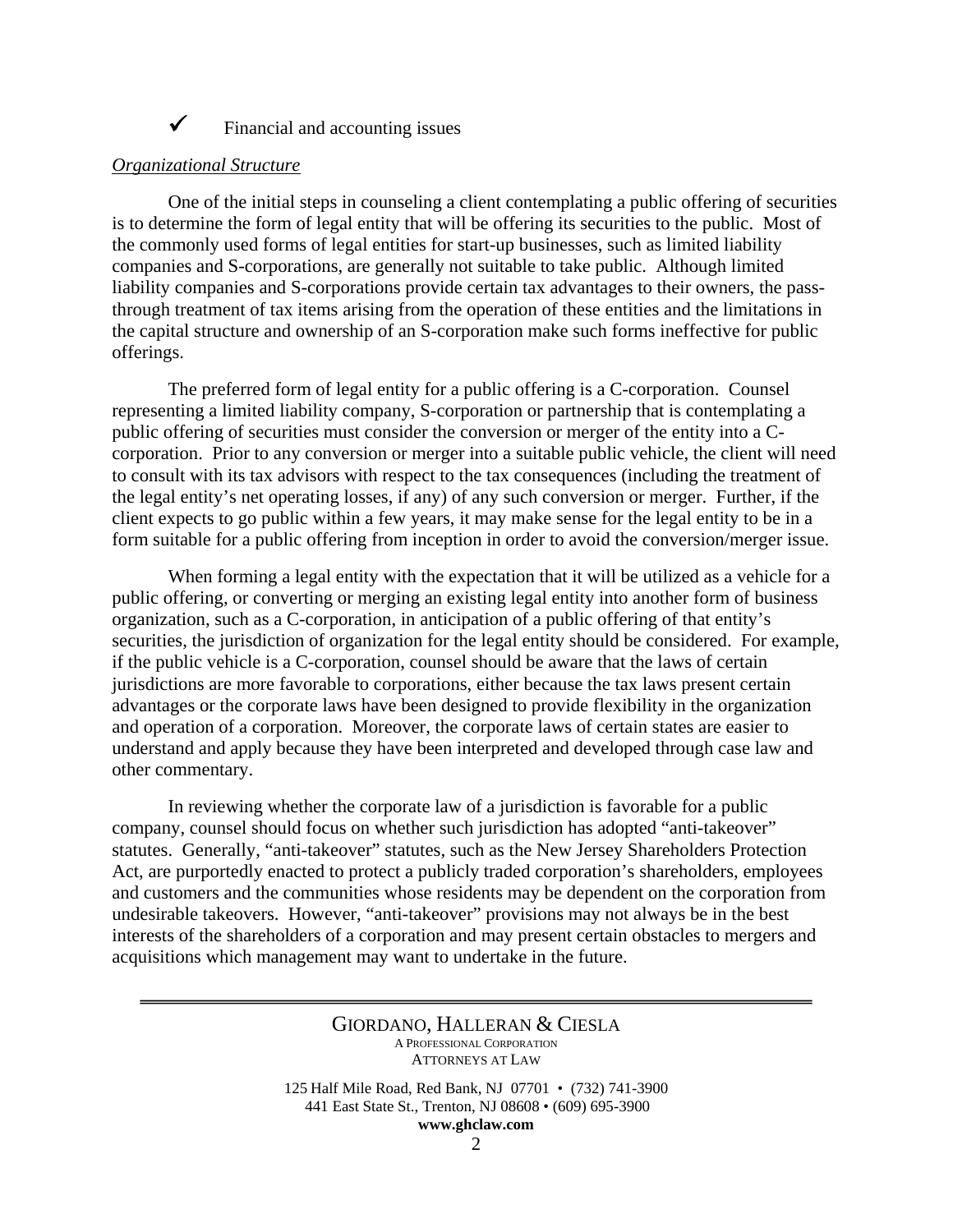### *Charter Documents and Corporate Housekeeping*

 If the client is an existing C-corporation that was incorporated in a jurisdiction with laws favorable to a public vehicle, a conversion or merger into a newly formed legal entity will not be necessary. However, the certificate or articles of incorporation and bylaws of the corporation must be reviewed to determine whether they contain any provisions which could have an adverse effect on the offering of the corporation's securities to the public. Counsel to the underwriter engaged in connection with the offering will also review such documents to determine whether any of the provisions need to be removed or modified prior to the public offering so that the corporation is more attractive to the investing community. Provisions providing for non-voting common stock, preemptive rights, cumulative voting with respect to the election of directors and super majority voting rights may have to be deleted from such documents.

 When conducting a pre-public offering review of a corporation, counsel must also examine whether it is appropriate or necessary for the corporation to enter into an employment agreement with its key officers and other personnel or whether any existing employment agreement needs to be modified so that the corporation is more attractive to investors. For example, if the corporation's chief executive officer is the primary developer of the products being offered by the corporation, an employment agreement that prohibits the officer from competing with the business or provides the officer with financial incentives to remain employed by the corporation for a substantial period would be more attractive to the investment community than a short term agreement or one that provides significant severance compensation in the event the chief executive officer elects to leave the corporation.

 It is very important for counsel to determine whether any corporate housekeeping needs to be performed prior to the public offering. The corporation's books and records must be examined to ensure that directors and officers were properly elected and appointed, that there were regular meetings of the board of directors and shareholders and that the corporation has otherwise complied with its certificate or articles of incorporation, bylaws and the corporate and other laws of the corporation's state of incorporation. In some instances, it may be necessary to have the present board of directors and shareholders adopt resolutions ratifying prior actions of the corporation. In addition, counsel will need to review whether the corporation is qualified to do business and in good standing in each jurisdiction where it conducts business and has all licenses and other permits necessary to conduct its business.

 In reviewing a company's bylaws, particular attention should be paid to provisions related to the conduct of shareholder meetings. Provisions which require that shareholder proposals be submitted no later than a specified number of days prior to the meeting and which limit the business which can be conducted at a shareholder meeting should be considered. Also, the bylaws should give the company's board of directors or chairman of the board the right to establish rules or regulations related to the conduct of the meeting.

> GIORDANO, HALLERAN & CIESLA A PROFESSIONAL CORPORATION ATTORNEYS AT LAW 125 Half Mile Road, Red Bank, NJ 07701 • (732) 741-3900

441 East State St., Trenton, NJ 08608 • (609) 695-3900

**www.ghclaw.com**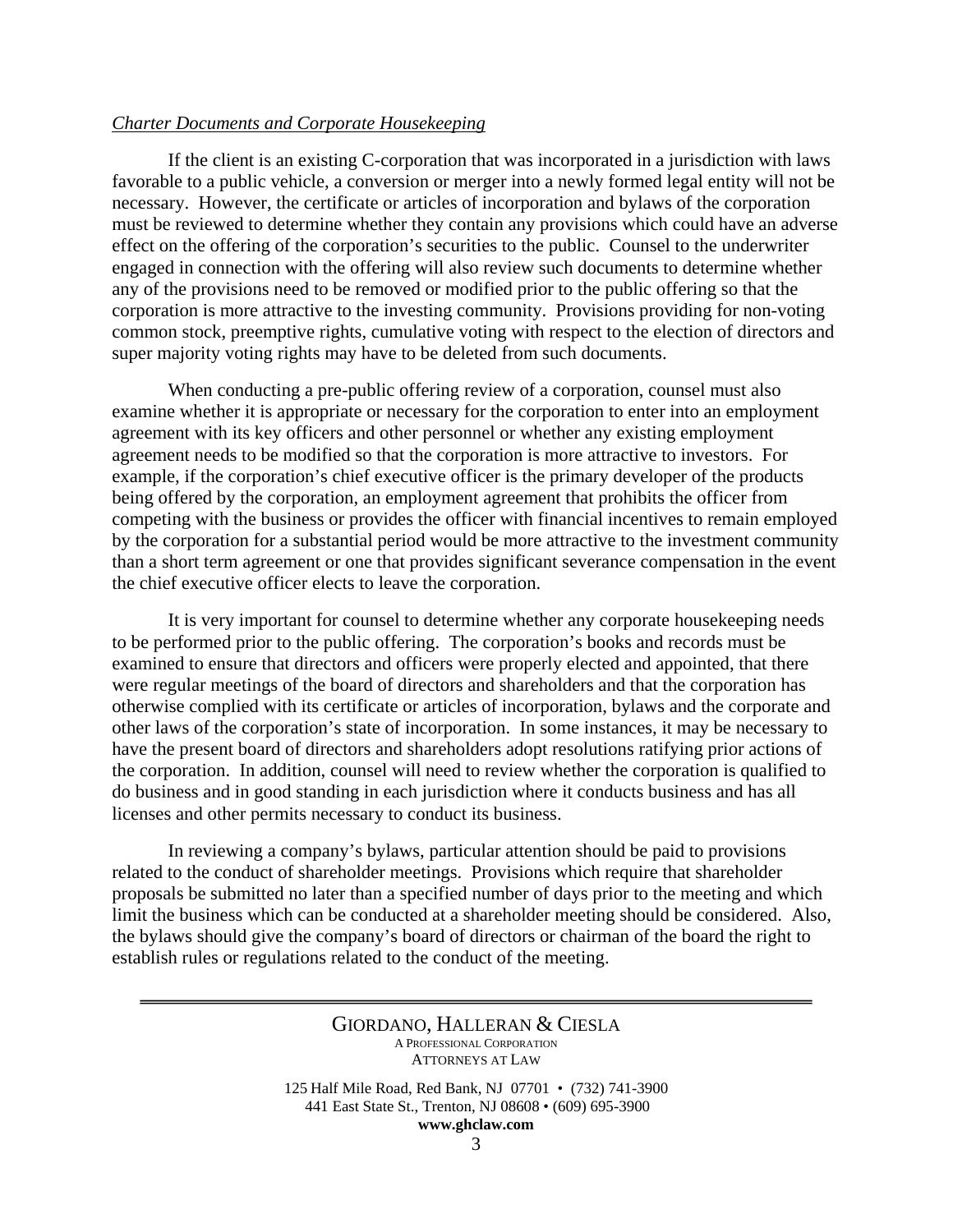In order to provide flexibility for future capital raising transactions, the inclusion of a provision in the company's certificate or articles of incorporation providing for a class of "blank check" preferred stock should be considered. These types of provisions permit the board of directors to establish the rights and preferences of a class or series of preferred stock without receiving shareholder approval. The ability to avoid a shareholder vote on the creation of a class or series of the preferred stock can result in significant time and costs savings to a public company that is raising capital in a private transaction.

 In addition, most states allow for the certificate or articles of incorporation to include a provision limiting the liability of officers and/or directors to the corporation and its shareholders. The inclusion of a limitation of liability provision in the certificate or articles of incorporation, together with broad mandatory indemnification provisions and director and officer liability insurance, may help a corporation attract qualified officers and directors. Generally, underwriters find these methods of insulating directors and officers of the corporation from liability to be very important.

### *Selling Unregistered Securities; Avoiding Rescission Offers.*

 Whenever a company issues securities, it must register the securities under Federal and/or state securities laws unless an exemption from registration can be identified. In most cases, a private offering exemption, such as those provided by Section 4(2) of the Securities Act of 1933 ("1933 Act") or Regulation D, will be available. These exemptions may, however, require filings to be made with the Securities and Exchange Commission and state blue sky commissions. In addition, an applicable exemption may require certain information, including audited financial statements, to be provided to prospective investors before the sale is made. The exemption may also preclude the participation of investors lacking sophistication in financial matters. As explained below, the failure to comply with federal and state securities prior to conducting an IPO can have a serious impact on the going public process.

 The due diligence investigation of an IPO candidate is an essential component of the going public process. One of the primary focus areas of the due diligence investigation is an analysis of all issuances of securities by the company to confirm that all of the company's outstanding securities were issued in transactions exempt from state and Federal registration. The identification of any failures to comply with Federal and state registration requirements frequently causes delays in the public offering process due to the need to cure the prior violations before the offering commences.

 Curing securities law violations which arise from a failure to issue unregistered securities under an appropriate private offering exemption requires the issuer to make a "rescission offer" to all or some of its securityholders. In a rescission offer, the securityholders are given the opportunity to rescind their investment transaction and receive a return of their investment plus interest. Rescission offer requirements vary on a state by state basis. Rescission offer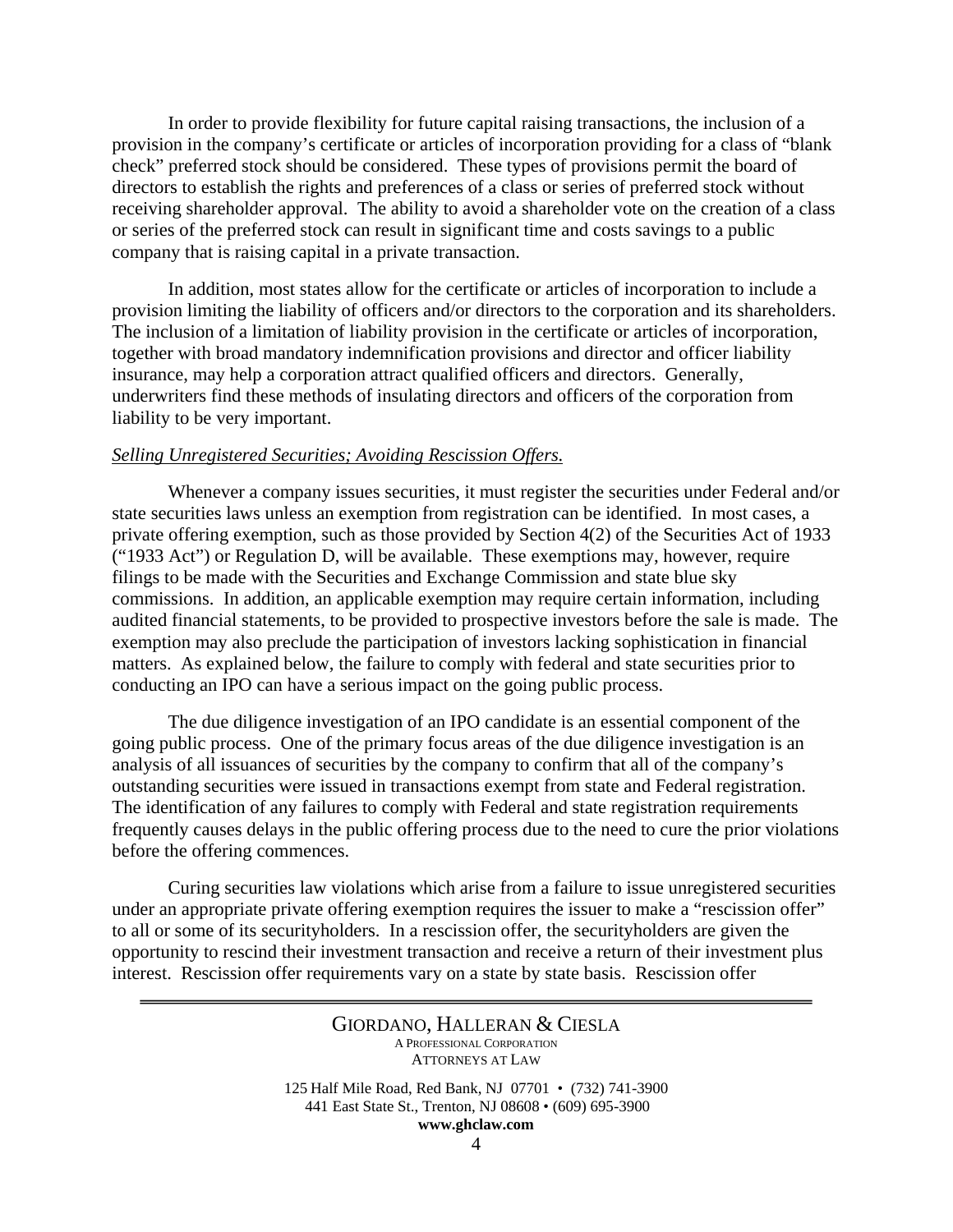documents must often be filed with state blue sky commissions, and some states, including New Jersey, require preclearance of rescission documents before the rescission offer can be made. Most states require the rescission offer to be kept open for 30 days. Because rescission offers are treated as both an offer to buy and an offer to sell the securities which are the subject of the rescission offer, an appropriate exemption from state and Federal registration must be identified for the rescission offer. If an exemption is not available, state and/or Federal registration will be required.

 In some cases, a company, in consultation with its underwriter, may choose to proceed with the public offering without conducting a rescission offer based upon a belief that due to economic or other factors, the prior violations are unlikely to result in claims by securityholders. If this approach is taken, the potential exposure to securityholders, if material, must generally be disclosed as a contingent liability and a potential risk factor in the public offering prospectus and may cause an adjustment of the equity section of the company's balance sheet. This type of disclosure may make the public offering less attractive to investors. In addition, some blue sky administrators may require the rescission offer to be made before granting clearance of the public offering registration statement.

 In light of the potential delays and adverse disclosures that may arise from securities law violations, it is important that companies that wish to go public pay close attention to Federal and state securities laws when they issue securities privately, including options granted to employees at no cost. All issuances should be reviewed with competent counsel so that an appropriate exemption from registration is identified and any requisite state and Federal filings made before the securities are offered and sold.

### *Negotiating With Private Investors.*

 Before going public, candidates for IPO's often raise capital through a series of private transactions. In negotiating with potential investors, companies should be mindful that some protections requested by investors may adversely impact the company's ability to raise capital in the future and its ability to conduct a public offering. For instance, investors sometimes demand antidilution protection so that their percentage interest in the company is not reduced by subsequent issuances of stock. Although certain forms of antidilution protection are appropriate when issuing convertible securities or rights to acquire common stock, agreements to issue "free" shares to holders of common stock in the event of future securities issuances should be avoided.

 Often, investors will request a preemptive right to acquire securities if the company issues securities in the future. Generally, these types of rights are less offensive than the type of antidilution protection described above; however, companies granting these rights should try to provide for the termination of the preemptive rights after the company raises a specified amount of capital or, at a minimum, when the company commences a public offering.

**www.ghclaw.com**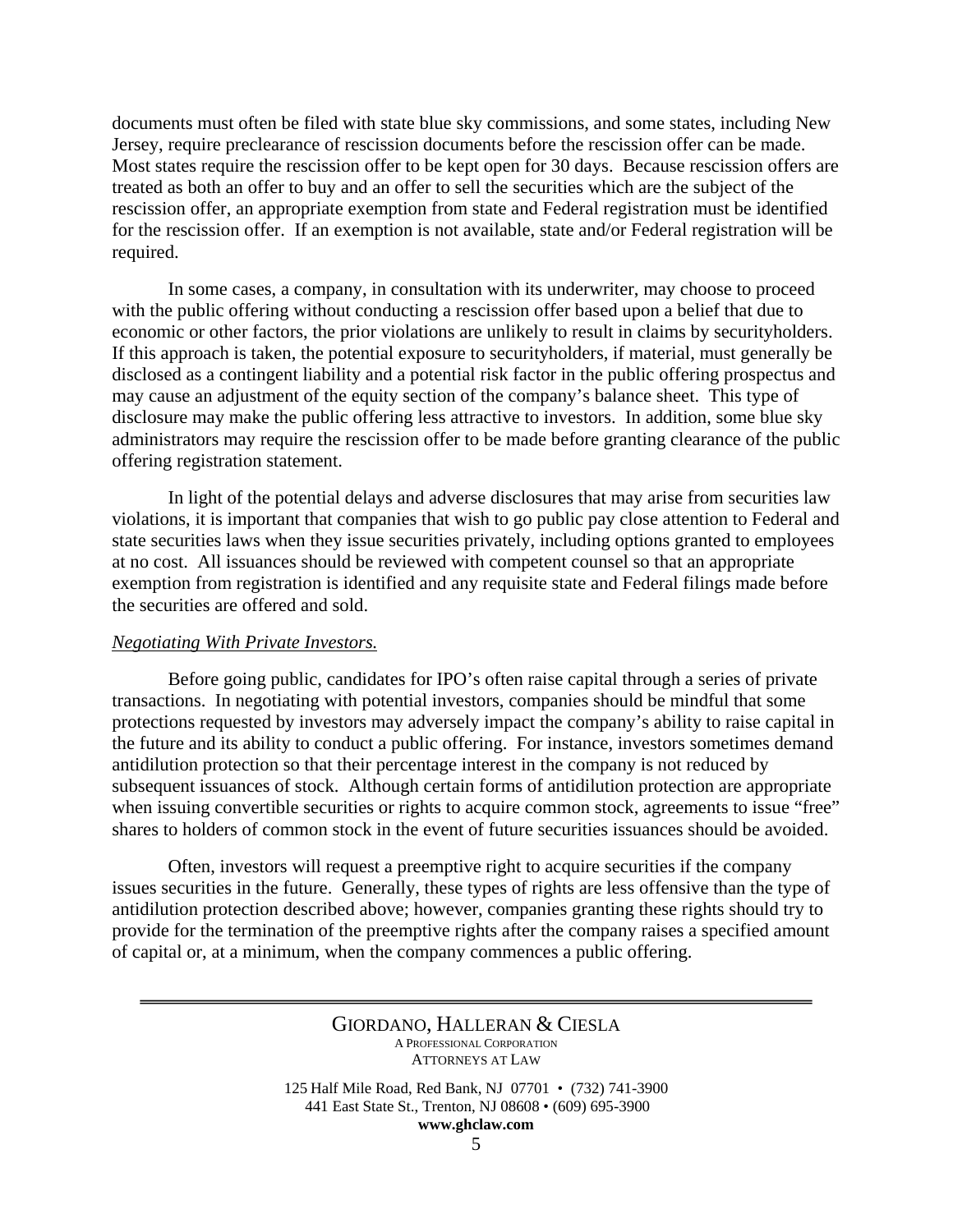Venture capital and other investors typically request that the company grant to them demand and "piggyback" registration rights for their securities. Demand registration rights provide the investor with the ability to compel the company to register the investor's shares for public sale. Piggyback rights provide to the investors the right to have their shares registered if the company is registering shares on its own behalf or on behalf of other investors. In negotiating registration rights agreements with investors, it is important to prohibit the investors from being able to exercise demand rights before the company completes its initial public offering. If the rights can be exercised before the company has completed its public offering, an investor could theoretically exercise its registration rights and force the company to become a public reporting company before there is any trading market in the company's stock.

 Companies should endeavor to structure piggyback registration rights so that the investors cannot "piggyback" on to the initial public offering. Although registration rights agreements typically give the company's underwriter the ability to exclude investors' shares from an offering if the inclusion of the investors' shares would adversely impact the underwriter's ability to market the offering, precluding the exercise of piggyback rights in connection with the IPO can avoid a potential dispute with investors as to whether the underwriter has proper justification for excluding the shares.

 Underwriters are often concerned that sales in the public market by pre-IPO shareholders will have an adverse impact on the trading price of the company's stock. As a result, it is useful to include in a registration rights agreement "market stand-off" provisions which preclude the investors from selling shares within a specified period of time (usually 90 to 180 days) after the effective date of a public offering registration statement. If these types of provisions are not in place, the underwriter will often condition the IPO upon the execution of "lock-up" agreements containing similar restrictions by all or certain pre-IPO shareholders. The inclusion of market stand-off provisions in a registration rights agreement may enable the company to avoid the burden and delays associated with obtaining lock-up agreements at a later date.

### *Stock Based Incentive Programs*

 Providing stock based incentives to employees of an IPO candidate is critical in attracting, retaining and motivating employees. Today, employees at all levels view ownership of their employer as an important means to increasing their personal net worth. The creation of wealth at all employee levels through stock based incentive programs can be successfully achieved; however, not without compliance with a complex regime of securities, tax and accounting rules affecting both the corporation and the employee.

 There are a wide variety of stock based incentive programs that a company can institute, including incentive stock options, non-qualified stock options and restricted stock purchase plans. The design of a stock based incentive plan involves a number of factors and a complete discussion of plan design is beyond the scope of this article.<sup>[1](#page-15-0)</sup> Instead, our objective in this article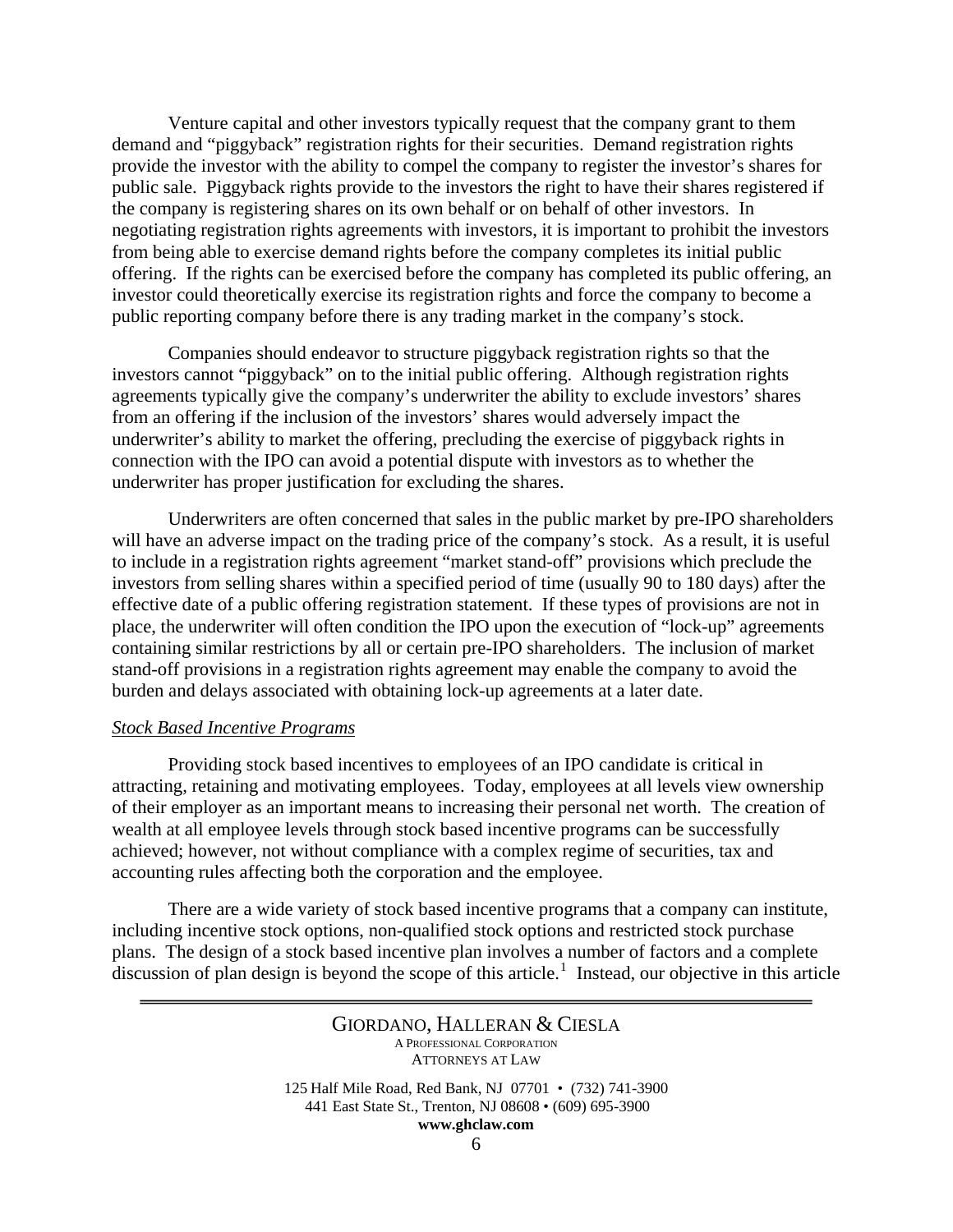is to discuss certain significant securities, tax and accounting issues that should be considered as the potential IPO candidate develops a stock based incentive plan.

## *Employee Plan Design*

 There are several issues to examine in connection with the preparation of a stock based employee incentive program including, among others, eligibility for participation in the plan, vesting and rights and obligations arising upon termination of employment with the company. An in depth discussion of many plan design issues is not possible in an article of this length; however, there are certain plan provisions that should be mentioned inasmuch as they are particularly relevant to the private company planning a public offering.

- Stock Option Exercise Methods. It is not uncommon for options that are granted while a company is private to be exercised after the company becomes a public company. With that in mind, the plan should include provisions that allow different methods of option exercise. Of course, exercises for cash would be included; however, the issuer may want to include other option exercise methods that do not require a cash outlay. Two such methods are the so called "stock swap", where the amount due on exercise is paid with other shares of stock held by the employee<sup>[2](#page-15-1)</sup> and the "net exercise" or "cashless exercise", where the exercise price is effectively paid through a forfeiture of certain of the options, or shares underlying the options are sold contemporaneous with the exercise of the options and a portion of the proceeds of the sale is used to pay the exercise price.<sup>[3](#page-15-1)</sup> These additional methods of exercise are normally important to employees participating in the plan, and the absence of these provisions may render the plan less attractive to the key employees that the company is endeavoring to incent. Counsel should be aware, however, that certain exercise methods are not available for options intended to qualify for incentive stock option treatment under Section 422 of the Internal Revenue Code (the "Code").
- Acceleration of Vesting or Lapse of Restrictions. In this age of fast moving corporate events, the time between a public offering and a follow-on sale of the company may not be great. Entrepreneurs, including those who have elected to effect an initial public offering rather than pursue a merger or acquisition as an exit strategy, remain focused on the M&A marketplace and sales or mergers of public companies soon after their initial public offering is not uncommon.

Against this backdrop, employees who have been granted options that vest over a period of time or who have purchased restricted stock where the restrictions lapse over a period of time are generally interested in how the plan deals with vesting and/or lapse of restrictions when there has been a change in control of the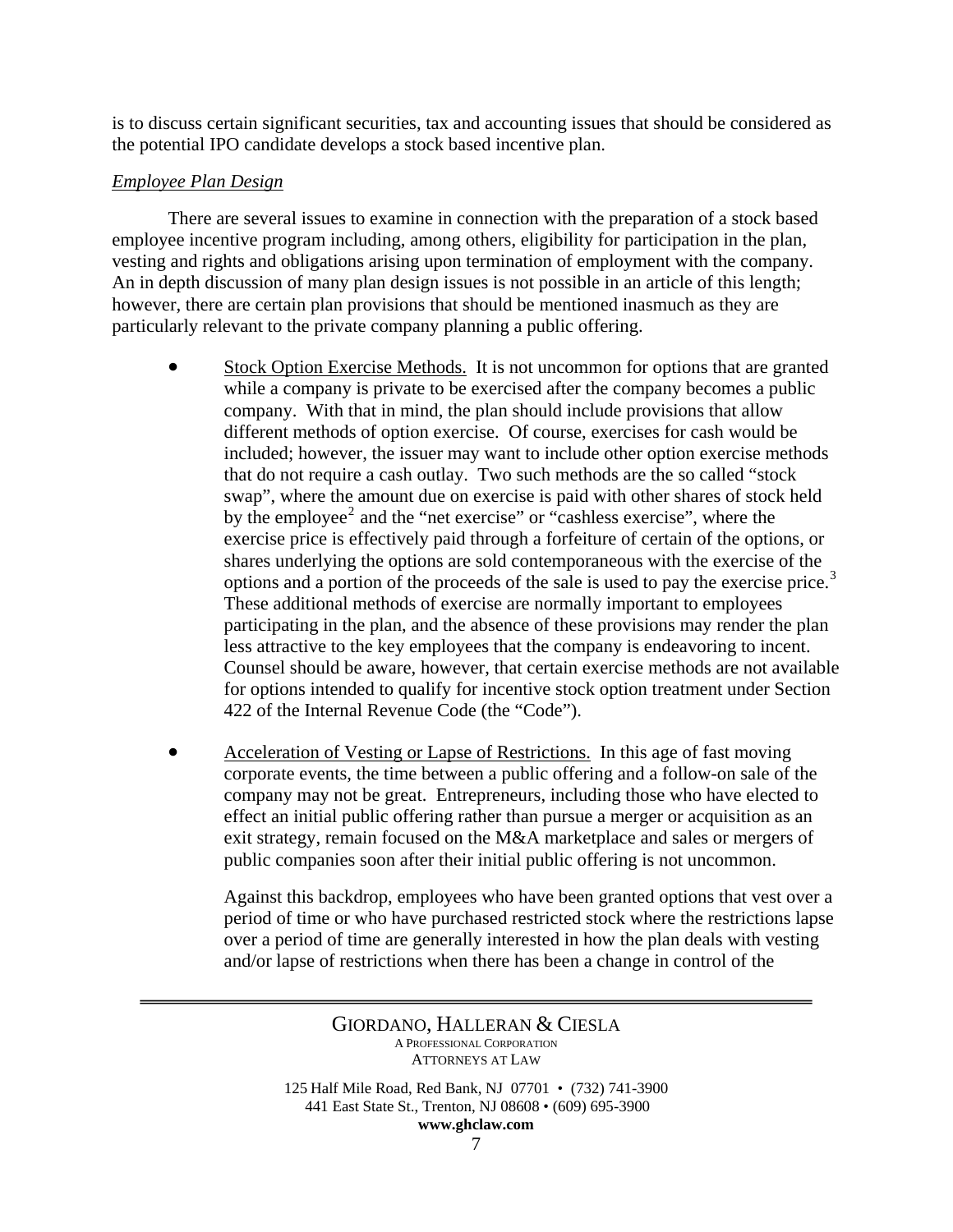company. A change in control is normally defined to include a change in ownership of a substantial number of the company's outstanding shares, sale of all or substantially all of the company's assets and a merger or consolidation where, in effect, the company is not the surviving corporation.

Because of concerns over their relationship with the acquirer, employees participating in a stock based employee plan are generally interested in seeing that the plan provides for an acceleration of vesting of options or the lapse of restrictions, as the case may be, if an event constituting a change in control occurs. Automatic acceleration provisions have been particularly important to companies seeking to have the accounting rules known as the "pooling" rules apply to a merger transaction, because a decision to accelerate made immediately prior to the merger would disqualify it for "pooling" treatment. It would appear that the American Institute of Certified Public Accountants and the Financial Accounting Standards Board will eliminate the pooling rules by the end of 2000, which will, in turn, eliminate the concern about accelerating vesting immediately prior to the merger transaction. If the pooling rules are not repealed, this issue of acceleration remains to be considered in a stock based incentive plan for a private company that is about to go public. The rules governing pooling are complex; however, it is important to note the significance of acceleration provisions in a merger and acquisition context.<sup>[4](#page-15-1)</sup> If the pooling rules are not a significant concern, companies whose value rests in the intellectual capital of its employees are sometimes reluctant to accelerate vesting and/or lapse of restrictions upon the occurrence of a change of control event inasmuch as this may adversely affect the acquiring company's ability to retain employees and give rise to a discounting of the purchase price to account for this uncertainty.

## *Impact of Securities Laws on Stock Based Compensation*

 As discussed above, it is very important that a corporation seeking to go public issue securities in compliance with the Federal and state securities laws. Since the sale or issuance of shares to employees of a corporation fits within the ambit of the sale of a security, it is essential that a public offering candidate take measures to comply with the Federal and state securities laws. Fortunately, there are a variety of exemptions from registration that are available to the closely held company to facilitate compliance in the sale of stock to employees.

 One exemption that deals specifically with sales of securities to employees is Rule 701, promulgated under the Securities Act of 1933. Rule 701:

is only available to private companies, i.e. companies that are not subject to the reporting requirements of the Securities Exchange Act of 1934 ("1934 Act");<sup>[5](#page-15-1)</sup>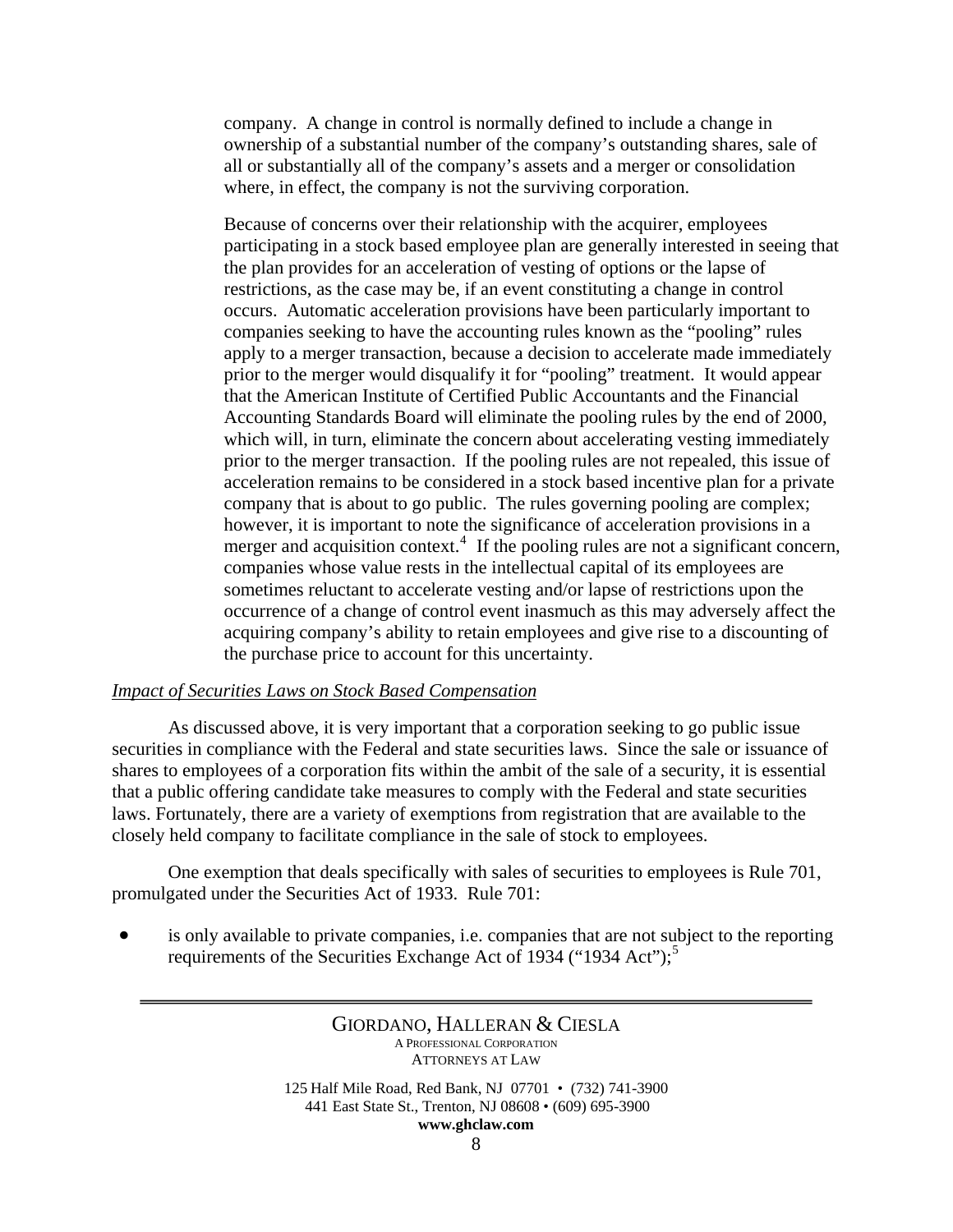- exempts the offer and sale of securities pursuant to written employee benefit plans such as stock option or restricted stock purchase plans;
- limits the amount of securities that can be sold by the issuer pursuant to this exemption in any twelve month period to the greater of (i) securities having a value of \$1,000,000; (ii) securities having a value of up to 15% of the issuer's total assets; or (iii) an amount of securities that does not exceed 15% of the outstanding amount of the class of securities being sold under Rule 701;<sup>[6](#page-15-1)</sup>
- provides that sales of securities under this rule are not integrated with sales by the issuer pursuant to other exemptions.<sup>[7](#page-15-1)</sup>

 Except for the requirement for the issuer to provide the employee with a copy of the benefit plan, there are no disclosure requirements under Rule 701 unless sales in any twelve month period exceed \$5,000,000, in which case additional disclosure is required. Even though the Rule 701 disclosure requirements are not onerous, it is worthwhile to note that the anti-fraud rules of the Federal and state securities laws apply to the sale of securities to employees. Accordingly, the disclosure of material information about the Company to offeree/employees in a written format is strongly recommended.

 In addition to the Federal securities laws, it is necessary for the privately held company to comply with applicable state securities laws. Under the New Jersey blue sky law, such compliance requires no additional action if the issuer has complied with Federal Rule 701 since the regulations promulgated under the New Jersey Uniform Securities Laws exempts from registration sales of securities under employee benefit plans pursuant to Rule  $701$ .<sup>[8](#page-15-1)</sup> Other jurisdictions have enacted laws exempting securities issued in connection with employee benefit plans.<sup>[9](#page-15-1)</sup>

### *Tax Aspects of Stock Based Incentives*

 If shares are sold to employees of a corporation for less than their fair market value, either intentionally or because the Internal Revenue Service ("IRS") disagrees with the company's determination of fair market value, then the employee has received taxable ordinary income and the company is obliged to withhold income tax from the employee's salary or collect amounts to be withheld from the employee. Failure to comply with the withholding requirements gives rise to a violation by the company of Section 3402(a) of the Code and an obligation to disclose the violation in the prospectus prepared in connection with the initial public offering<sup>[10](#page-15-1)</sup>. It is important to avoid negative disclosure of this nature, and, accordingly, paying close attention to the income tax withholding requirements that may arise in connection with the sale of stock to employees of the company is very important.

> GIORDANO, HALLERAN & CIESLA A PROFESSIONAL CORPORATION ATTORNEYS AT LAW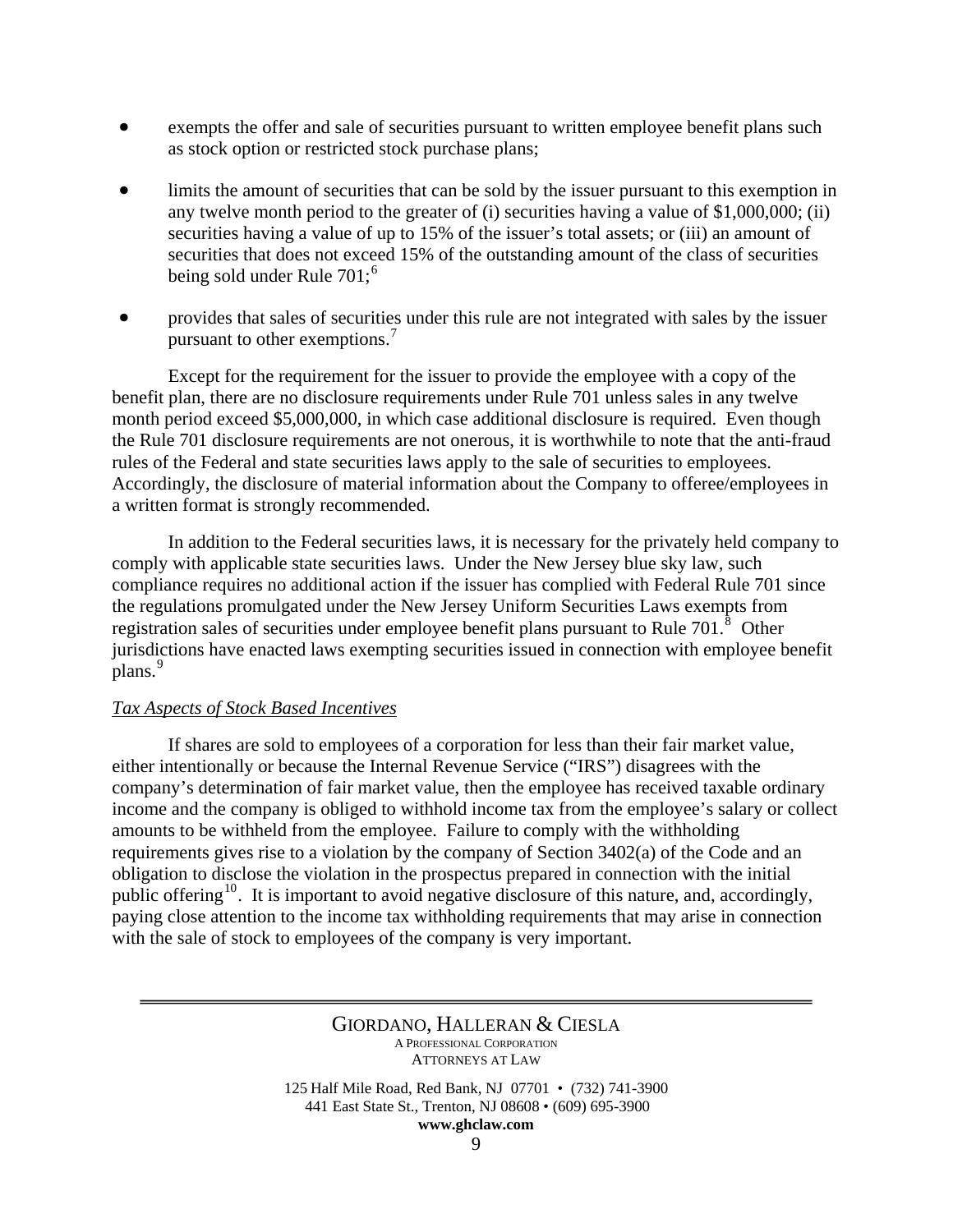Another tax issue that is sometimes overlooked arises when a company has embraced either a non-qualified stock option plan or restricted stock purchase program, as a stock based incentive program. In either case, ordinary income (as opposed to capital gain) will be recognized by the employee either upon the exercise of the non-qualified option $11$  or when restrictions lapse in the case of a sale of restricted stock<sup>[12](#page-15-1)</sup>, assuming in either case that the stock has appreciated in value. An employee who either cannot exercise an option because of vesting requirements or who elects not to exercise an option until immediately prior to its expiration or an employee who has purchased stock that is restricted for a period of time, will be seriously disadvantaged because the appreciation in value of the shares will be taxed at ordinary income rates, which are significantly higher than current capital gains rates. The incentive that the company sought to provide, albeit still present, is diminished in value and less effective than originally anticipated.

 The dampening effect of ordinary income treatment described in the preceding paragraph can be avoided without the company sacrificing one of its primary objectives, retention of the employee over a period of time through vesting provisions in options or risks of forfeiture of stock in the case of a restricted stock purchase plan. Specifically, the vesting provision can be eliminated from the non-qualified option so that it is immediately exercisable, and at the same time the stock acquired upon exercise of the option can be subject to a risk of forfeiture back to the company if the employee does not remain in the employee of the company for a specified period of time. Under these circumstances, the person exercising a non-qualified option would have the same treatment as the person who made an outright purchase of shares under a restricted stock purchase plan. The question remains as to how one goes about avoiding ordinary income treatment when restrictions on the stock lapse and locking in future appreciated value in the stock for more favorable capital gain treatment. The answer lies in Section 83(b) of the Code. If the employee makes a proper election under this section of the Code, ordinary income tax is paid on the difference between the option exercise price and the fair market value of the stock on the date of exercise or, in the case of a restricted stock purchase, on the difference, if any, between the amount paid for the stock and the fair market value on the date of purchase.<sup>[13](#page-15-1)</sup> When the restrictions on the stock lapse, there is no further income tax consequence, and any future appreciation in the value of the stock from and after the date of purchase receives capital gain treatment upon the sale of the shares assuming that the requisite capital gain holding period requirements have been satisfied.<sup>[14](#page-15-1)</sup> Without question, the employee who has the good fortune of participating in a stock based incentive program where the value of the stock is increasing significantly will benefit substantially by the use of a Section 83(b) election.

### *Accounting Rules*

 A future public company will be required to present financial statements prepared in accordance with generally accepted accounting principles, commonly referred to as GAAP. In the competitive environment to attract employees, if there is an intention to sell stock or grant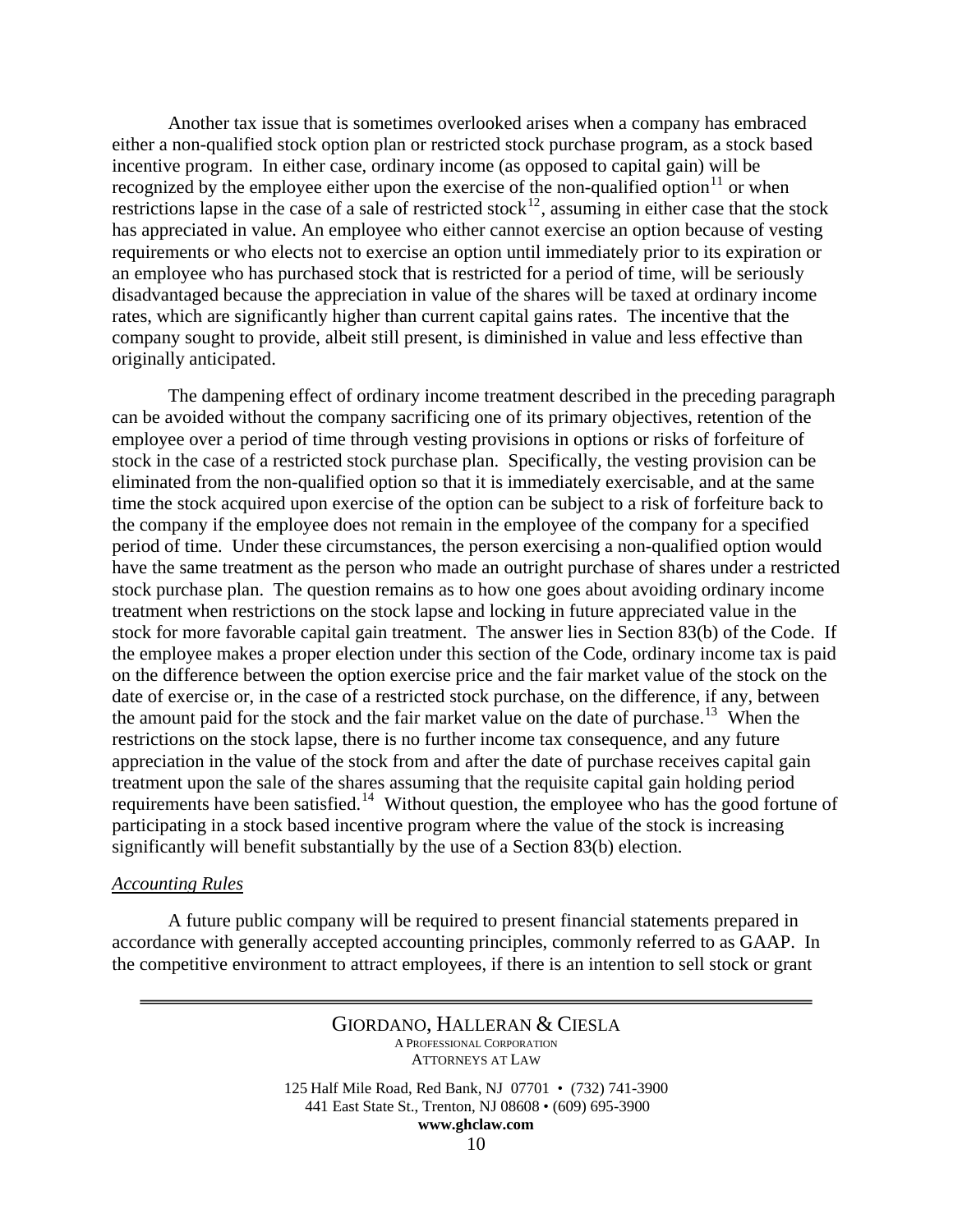options that are exercisable at a purchase price which is less than the fair market value of the stock on the date of sale or option grant, the company must be aware that GAAP rules require a charge to earnings for the amount of the discount from fair market value. If the stock or option vests over a period of time, the charge is accounted for over the vesting period. This issue of reducing earnings to account for the compensation element of the stock sale or option grant may not be significant in the early stages of a company when losses are expected; however, this accounting treatment should be reviewed to assure that charges to earnings are not taken during periods when earnings are important in the sale of securities to the public. There is an increasing trend to have the stock of a privately held company appraised before being sold to employees to assure that the stock is sold at fair market value, or, alternatively to ascertain the amount of the discount from fair market value. If the corporation cannot demonstrate that sales to employees were at fair market value in connection with the filing of a registration statement for an initial public offering and no charge to earnings was taken for the applicable accounting period, the Securities and Exchange Commission ("SEC" or "Commission") may require a restatement of the company's financial statements, which, among other things, may have the effect of delaying the review and ultimate effectiveness of the registration statement. The way in which stock sales to employees are treated may, in fact, impact a company's bottom line and should be carefully reviewed with the company's independent public accountants and other advisors.

### *Financial Statement Requirements*

 In connection with a company's IPO, the company will most likely file a registration statement on Form S-1 with the SEC. As discussed below, "small business issuers" may also file a registration statement on Form SB-1 or Form SB-2 in connection with a public offering. The purpose of the registration statement and the prospectus contained therein is to disclose to potential investors comprehensive information with respect to the company, and its business, operations and prospects, that a reasonable investor would deem important in making an investment decision. The critical component of the basic information package required by the Commission to be presented to the investing public is the company's financial information, principally in the form of the financial statements and related notes included with the registration statement. A future public company will be required to present financial statements to the public which are prepared in accordance with GAAP, and which have been audited by independent certified public accountants. The form and content of and requirements for financial statements included in the registration statement are determined by the uniform instructions contained in Regulation S-X, which is one-half (Regulation S-K being the other half) of the integrated disclosure system adopted by the Commission for filings under the 1933 Act and the 1934 Act.<sup>[15](#page-15-1)</sup>

 Typically, a company will be required to include in a registration statement audited balance sheets as of the end of each of the two most recent fiscal years and audited statements of income and cash flows for each of the three fiscal years preceding the date of the most recent audited balance sheet being filed.<sup>[16](#page-15-1)</sup> In the fast-paced high technology world where there has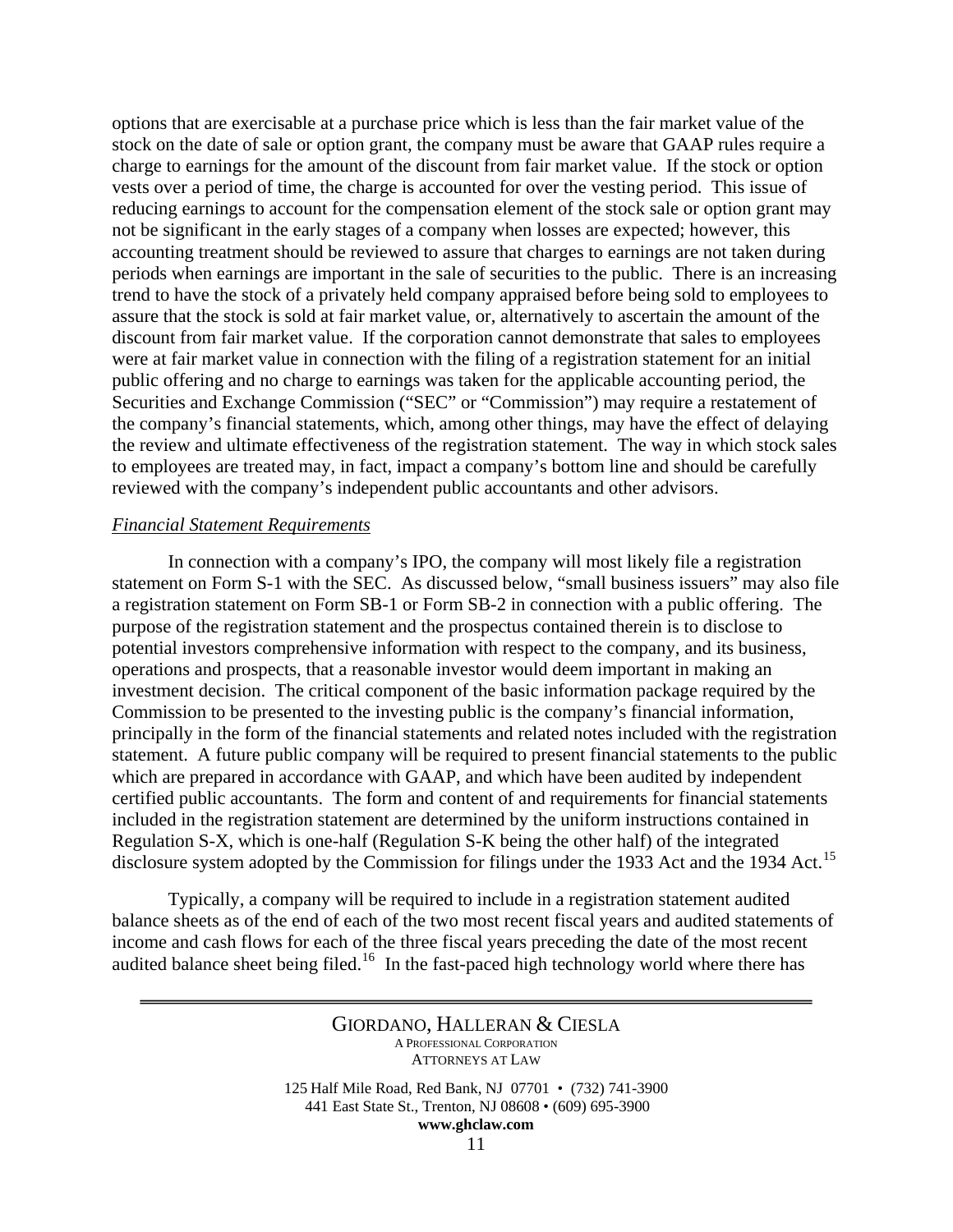been a surge of IPO activity over the last several years, it is not uncommon for the period between start-up and going public to be much shorter than has been customary for more traditional businesses. If a company has been in existence for less than one fiscal year at the time of its IPO, the company is required to include in its registration statement an audited balance sheet as of a date within one hundred thirty-five days of the date of filing the registration statement.<sup>[17](#page-15-1)</sup> Similarly, if the company cannot provide audited statements of income and cash flows for three fiscal years, the company is required to include in its registration statement, audited statements of income and cash flows for the period the company has been in existence.

 The financial statement requirements of Regulation S-X do not apply to a company which qualifies as a small business issuer, which means the company is a U.S. or Canadian issuer, is not an investment company, has revenues of less than \$25 million, and has a public float of less than \$25 million.<sup>[18](#page-15-1)</sup> Regulation S-B, adopted by the Commission as the integrated disclosure system for small business issuers, governs the financial statement requirements for qualifying small business issuers and requires such a company to include with its registration statement, an audited balance sheet as of the end of the most recent fiscal year, or as of a date within one hundred thirty-five days of the filing of the registration statement if the company has been in existence for less than one fiscal year, and audited statements of income, cash flows and changes in stockholder's equity for each of the two fiscal years preceding the date of such audited balance sheet or such shorter period that the company has been in existence.<sup>[19](#page-15-1)</sup>

 As a company enters into and continues with the registration process, it will be important for the company and the other parties involved in the process (underwriters, accountants, attorneys, etc.) to keep track of the age requirements of the financial statements to be included in the registration statement. The aging requirements must be met at the time of the initial filing of the registration statement with the SEC and at the time of filing each amendment to the registration, including the final amendment when the registration statement is scheduled to become effective. Registration statements filed by non S-B filers between the 90th and 134th day following the end of a company's fiscal year must include audited balance sheets for the two most recent fiscal years and audited statements of income and cash flows for the three fiscal years preceding the date of the most recent balance sheet filed. If a registration statement is filed more than one hundred thirty-four days after the end of a company's fiscal year, the company will be required also to file an unaudited interim balance sheet as of a date within one hundred thirty-five days of the filing of the registration statement together with unaudited statements of income and cash flows for both the interim period between the latest audited balance sheet and the date of the interim balance sheet and for the corresponding interim period of the preceding fiscal year. $20$ 

 If a registration statement is filed within forty-five days after the end of the company's fiscal year and audited financial statements for the last fiscal year are not available, the company can satisfy the financial statement requirements by filing audited balance sheets as of the end of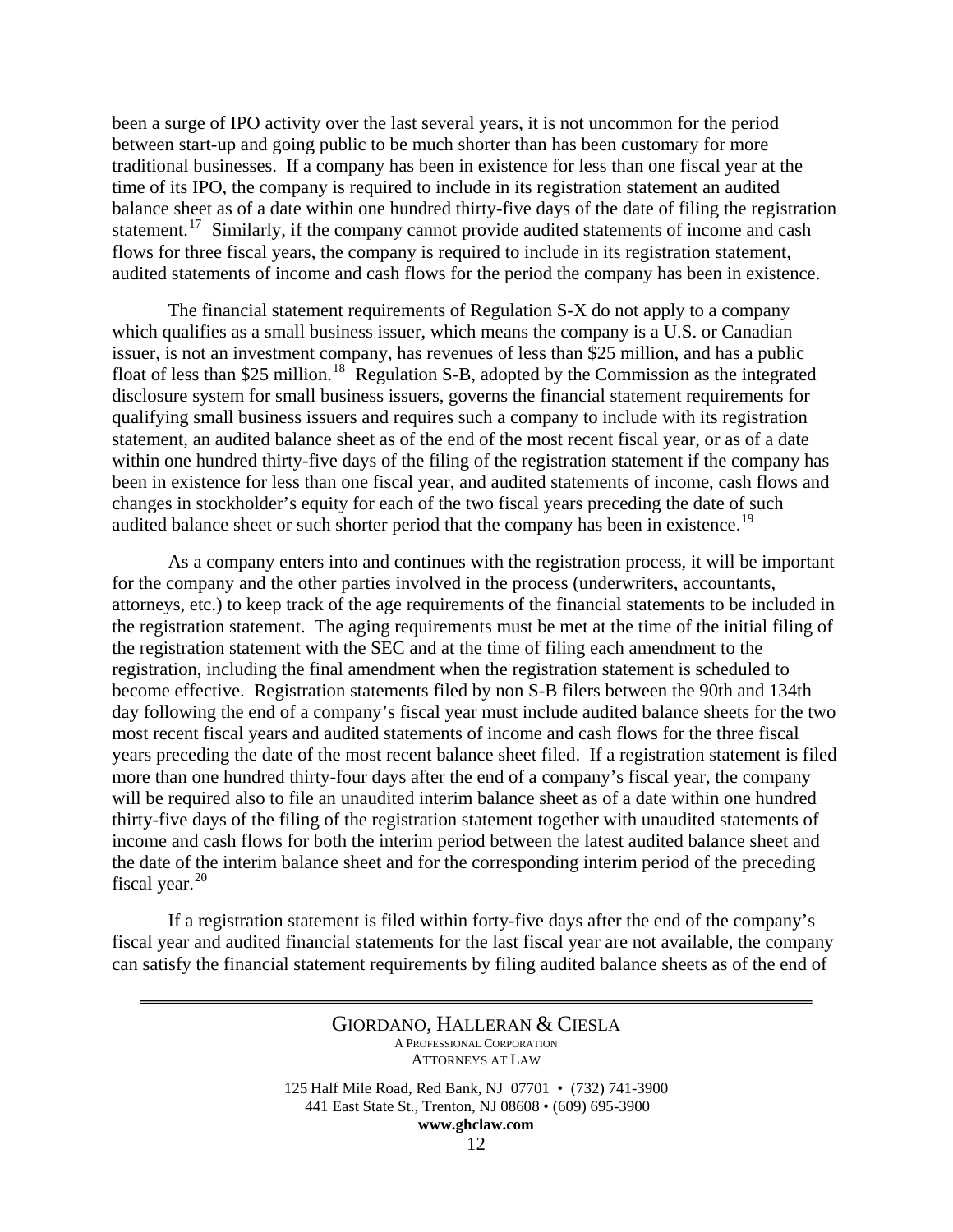the two fiscal years preceding the last fiscal year and audited statements of income and cash flows for the three fiscal years preceding the last fiscal year.<sup>[21](#page-15-1)</sup> Where financial statements for the last fiscal year are not available, the company must include also an unaudited balance sheet as of a date at least as current as the end of the third fiscal quarter of the last fiscal year and unaudited statements of income and cash flows for such interim period as well as for the corresponding period of the preceding fiscal year.<sup>[22](#page-15-1)</sup> If audited financial statements for the last fiscal year become available before the registration statement becomes effective, then the audited statements must be included in the registration statement.

 In view of the requirements that audited financial statements be included in registration statements filed with the SEC, it is extremely important for the private company contemplating a public offering to obtain audited financial statements in advance of its targeted date for filing the registration statement for an IPO.

## Management's Discussion and Analysis of Financial Condition and Results of Operations.

 In addition to the company's financial statements, the section of the registration statement containing management's discussion and analysis ("MD&A") of the company's financial condition and results of operations is a significant part of the basic information package required by the SEC to be presented to potential investors. The MD&A requires a company's management to review, analyze and discuss the company's liquidity, capital resources and results of operations as well as any known material trends, uncertainties and other circumstances that may have a material impact in the future on the company's financial condition and results of operations. The MD&A provides potential investors with a short and long-term analysis by management of the business of the company as well as with the ability to assess the financial condition and results of operations of the company and whether certain events, risks and uncertainties could cause reported financial information to not be indicative of the company's future operating results or future financial condition.<sup>[23](#page-15-1)</sup>

#### Involving the Accountant.

 It is important for the company to bring the independent, certified public accountant into the registration process as early as possible. Many companies which desire to undertake an IPO have not maintained their accounting books and records nor prepared financial statements in conformity with GAAP. Further, unless a company has been required to provide audited financial statements in connection with previous debt or private equity financings, it is not all that common for a company to have the required audited financial statements before it commences the IPO process. The transition from a private company to a company ready to go public and comply with the public company financial reporting and disclosure requirements can be a time consuming process. The company's accountant will play a critical role in this transition. It is important, particularly if the accountant has not been previously engaged by the company, for the accountant to review the company's accounting books, records, systems and

> GIORDANO, HALLERAN & CIESLA A PROFESSIONAL CORPORATION ATTORNEYS AT LAW 125 Half Mile Road, Red Bank, NJ 07701 • (732) 741-3900

441 East State St., Trenton, NJ 08608 • (609) 695-3900

**www.ghclaw.com**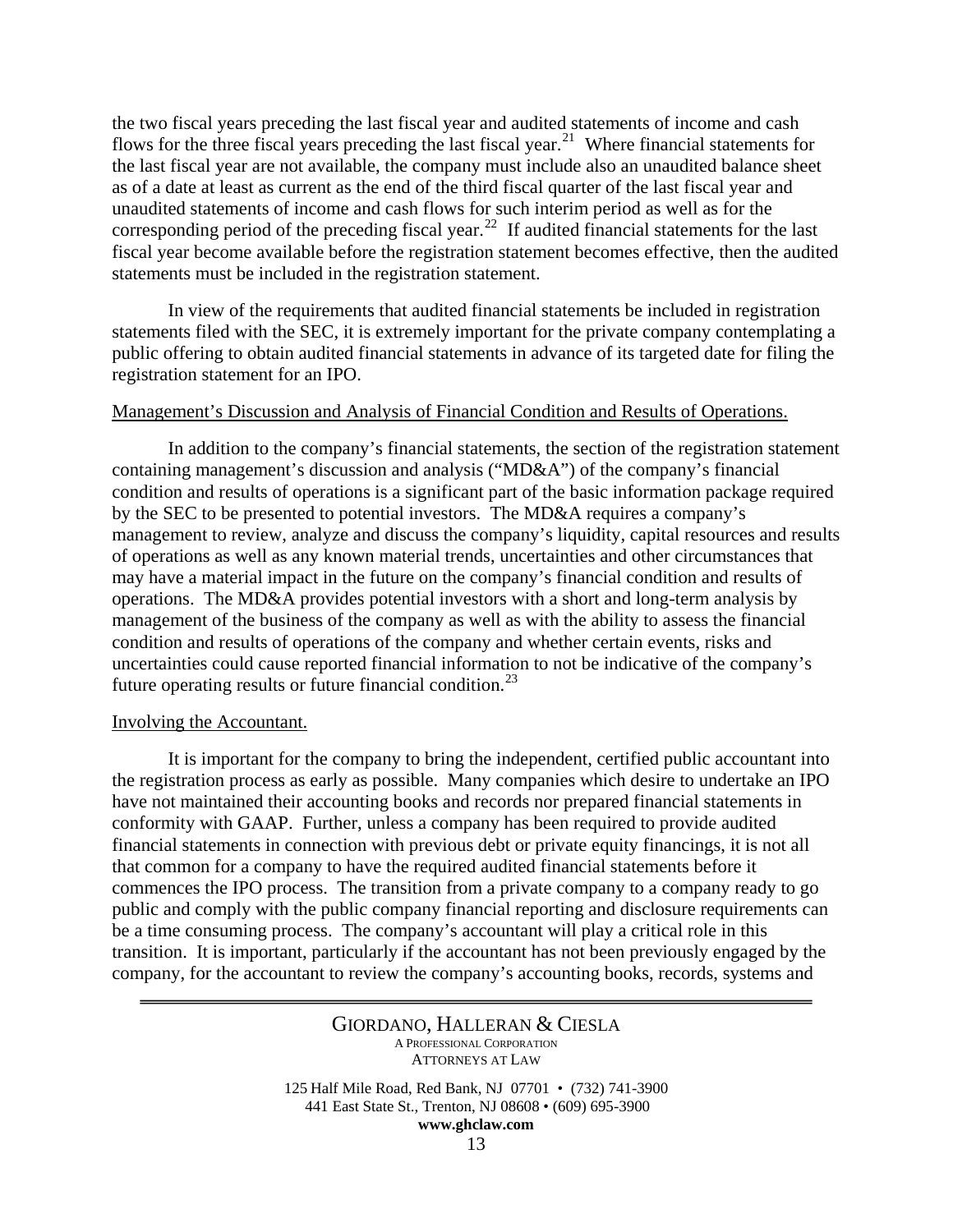internal controls. The accountant should discuss with the company whether it is necessary for the company to institute any modified or new procedures and controls to comply with the requirements of the Foreign Corrupt Practices Act and to produce reports required under the periodic reporting system of the 1934 Act when the company is a public company. In selecting an accountant the company should confirm that the accountant is qualified to practice before the SEC and should consider the accountant's experience in dealing with the SEC in public offerings. In order to practice before the SEC, an auditor must be duly registered, in good standing and entitled to practice as such under the laws of the jurisdiction of the accountant's residence or principal office.<sup>[24](#page-15-1)</sup> The experienced accountant can play an invaluable role in identifying those issues to which the SEC staff is sensitive and those areas which are frequently the subject of SEC comment during the registration review process. Some of the accounting issues to which the SEC is sensitive and which have received SEC scrutiny in recent periods include the issuance of "cheap stock" to employees prior to an IPO, purchased in-process R&D, revenue recognition, deferred costs, reserves, segment disclosure, related party transactions, environmental liabilities and audit committees. To the extent the accountant determines that there are accounting issues which could affect the timing of the IPO, the company and accountant may want to consider a pre-filing conference with the SEC to discuss the issues. The accountant will also be involved in evaluating and responding to the SEC's accounting related comments. The availability of the required financial statements and other financial information and the resolution of the accounting issues will have an impact on the timing of the IPO. The failure to actively involve the accountant in the early stages of the registration process could lead to costly delays in the company's IPO. In selecting the auditor a company and its advisors should be aware of the Commission's current proposed rule amendments regarding auditor independence.<sup>[25](#page-15-1)</sup> Among the items covered by the proposed rules are the scope of non-audit services provided by an auditor to an audit client and when such services can impair and compromise the auditor's independence. If the accountant which the company plans to use as its independent auditor has provided certain non-audit services to the company, such as valuation or appraisal services, the independence of the accountant as it relates to the company could be impaired, requiring the company to look elsewhere for its independent auditor.

### Establishing an Audit Committee.

 Another related item that the private company should consider early on in the IPO process is the creation and appointment of an audit committee of the company's board of directors. Audit committees are a condition to listing on the New York Stock Exchange ("NYSE") and American Stock Exchange ("AMEX") and a condition to quotation on the Nasdaq Stock Market. The principal purpose of the audit committee is oversight of the company's audit process. Typical audit committee practices include (i) reviewing the company's accounting systems and internal accounting controls, (ii) reviewing the company's interim and annual financial statements, (iii) recommending to the company's board of directors, an independent certified public accountant as the company's outside auditor, (iv) reviewing the audit plan with

> GIORDANO, HALLERAN & CIESLA A PROFESSIONAL CORPORATION ATTORNEYS AT LAW 125 Half Mile Road, Red Bank, NJ 07701 • (732) 741-3900 441 East State St., Trenton, NJ 08608 • (609) 695-3900

**www.ghclaw.com**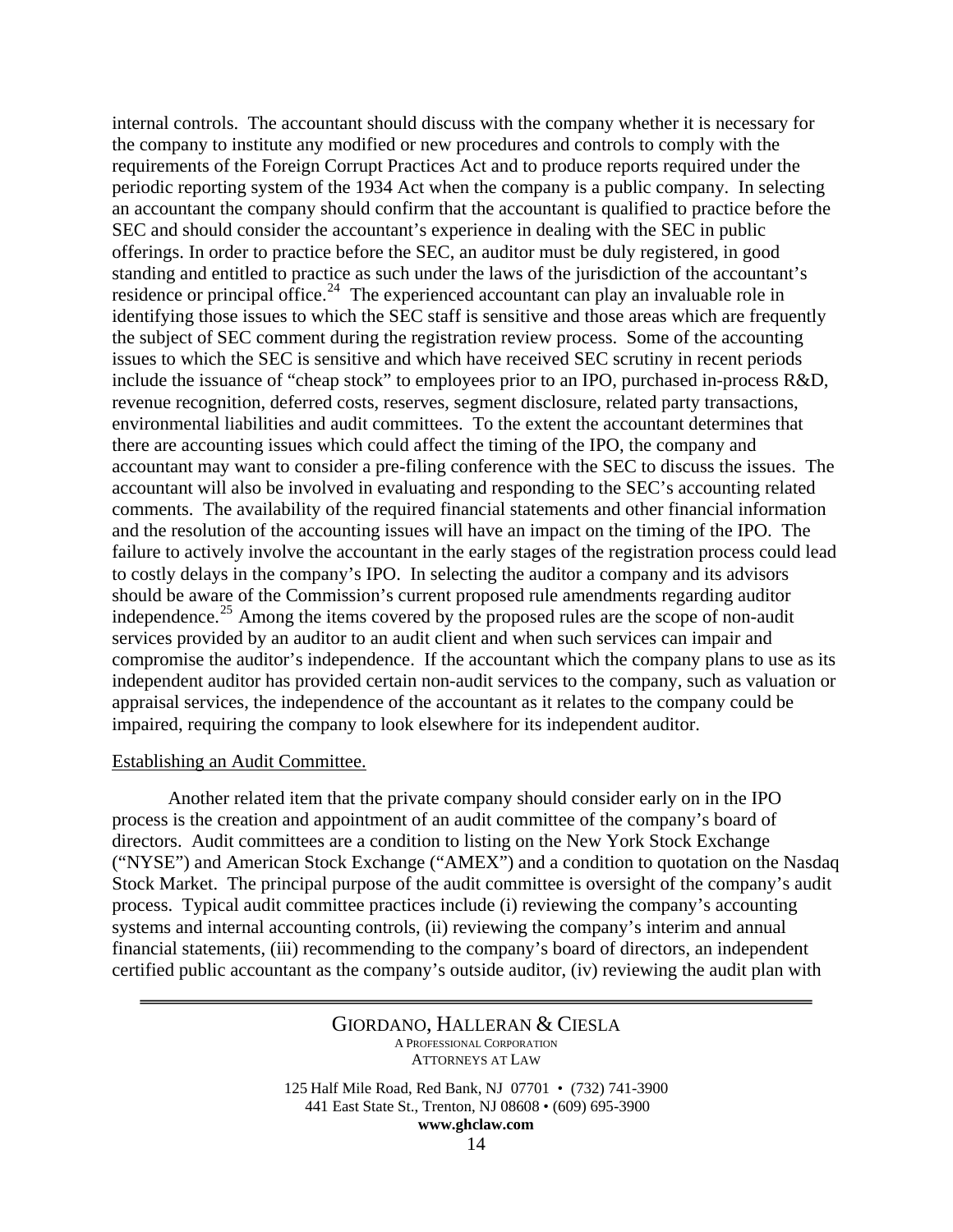the outside auditor and the subsequent compliance with and adherence to such plan, and (v) reviewing the results of the company's audit by the auditor as well as the results of internal audits conducted by the company.

 Based on recommendations made by a Blue Ribbon committee on Improving the Effectiveness of Corporate Audit Committees sponsored by the NYSE and the National Association of Securities Dealers ("NASD"), a series of new requirements for audit committees were adopted by the SEC, the NYSE and the NASD during the past year. Included in these changes were new stock exchange rules governing the composition of audit committees and the qualifications of audit committee members. Under the new stock exchange rules, audit committees are to be comprised of at least three directors, each of whom is to be independent of the company and its management and each of whom is financially literate or shall become so within a reasonable period of time. At least one member of the audit committee shall have financial expertise. The rules of each of the stock exchanges establishes the parameters for the independent director, financial literacy and financial expertise requirements. While the rules of the stock exchanges regarding audit committee membership and qualifications are similar, they are not identical. Further, AMEX and the Nasdaq Stock Market require companies which qualify as small business issuers under Regulation S-B only to have an audit committee of at least two members, a majority of whom shall be independent. If the committee is comprised of only two members, both must be independent. Small business issuers are also exempt from the financial literacy and financial expertise requirements for committee members.

 $\overline{a}$ 

#### GIORDANO, HALLERAN & CIESLA A PROFESSIONAL CORPORATION ATTORNEYS AT LAW

<sup>&</sup>lt;sup>1</sup> An informative source which sets forth a thorough analysis with respect to the design of a stock based incentive plan is Herbert Kraus, Executive Stock Options & Stock Appreciation Rights, Chapter 7 (Law Journal Press, 10<sup>th</sup> Rel. 2000).

 $2 \overline{\text{See}}$  Kraus, supra, §8.08[2] which outlines several issues that should be addressed when utilizing a "stock swap" in exercising an option.<br><sup>3</sup> See Kraus, supra, §8.08[5] for a brief discussion of "cashless exercise", also known as "immaculate exercise."

See Arthur Anderson, Accounting for Business Combinations: Interpretations of APB Opinion No. 16, Paragraph 47c-18 (1999).

<sup>&</sup>lt;sup>5</sup> <u>See</u> Rule 701(b)(1), 17 C.F.R. § 230.701(b)(1).<br>
<sup>6</sup> <u>See</u> Rule 701(d)(2), 17 C.F.R. § 230.701(d)(2).<br>
<sup>7</sup> <u>See</u> Rule 701(f), 17 C.F.R. § 230.701(f).<br>
<sup>8</sup> <u>See</u> N.J.S.A. 49:3-50(a)(11); <u>see also</u> N.J.A.C. 13:47A-12. 7309(a)(11); 1A Blue Sky L. Rep. (CCH) ¶ 20,104 Haw., § 485-4(11); 1 Blue Sky L. Rep. (CCH) ¶ 9,136, Ariz. § 44-1844A.14; 1A Blue Sky L. Rep. (CCH) ¶ 10,163, Ark. § 23-42-503(a)(10); 2 Blue Sky L. Rep. (CCH) ¶ 30,171, Md. § 11-601(11); 2 Blue Sky L. Rep. (CCH) ¶ 32,132, Mich. § 451.802(a)(10); 2A Blue Sky L. Rep. (CCH) ¶ 34,145, Miss. § 75-71-201(11); 2A Blue Sky L. Rep. (CCH) ¶ 35,114, Mo. § 409.402(a)(11); 2A Blue Sky L. Rep. (CCH) ¶ 39,177 N.H., § 421-B:17(I)(j); 1 Blue Sky L. Rep. (CCH) ¶ 7,110, Ala. § 8-6-10(10); 1 Blue Sky L. Rep. (CCH) ¶ 8,134, Alaska § 45.55.900(a)(5); 3A Blue Sky L. Rep. (CCH) ¶ 64,112, Wis. § 551.22(10); 3A Blue Sky L. Rep. (CCH) ¶ 63,132, W. Va. § 32-4-402(a)(11); 3A Blue Sky L. Rep. (CCH) ¶ 57 144, Utah § 61-1-14(1)(j); 3A Blue Sky L. Rep. (CCH) ¶ 66,114, Wyo. § 17-4-114(a)(x); 2A Blue Sky L. Rep. (CCH) ¶ 38,178, Nev. § 90.520(1)(l); 1A Blue Sky L. Rep. (CCH) ¶ 21, 137, Idaho § 30-1434(1)(k).

<sup>&</sup>lt;sup>10</sup> Under Section 3402(a) of the Internal Revenue Code, and except as otherwise provided, an employer making payment of "wages" must deduct and withhold tax upon such wages in accordance with prescribed tables or computational procedures. Under Section 3401 of the Internal Revenue Code, the term "wages" generally means